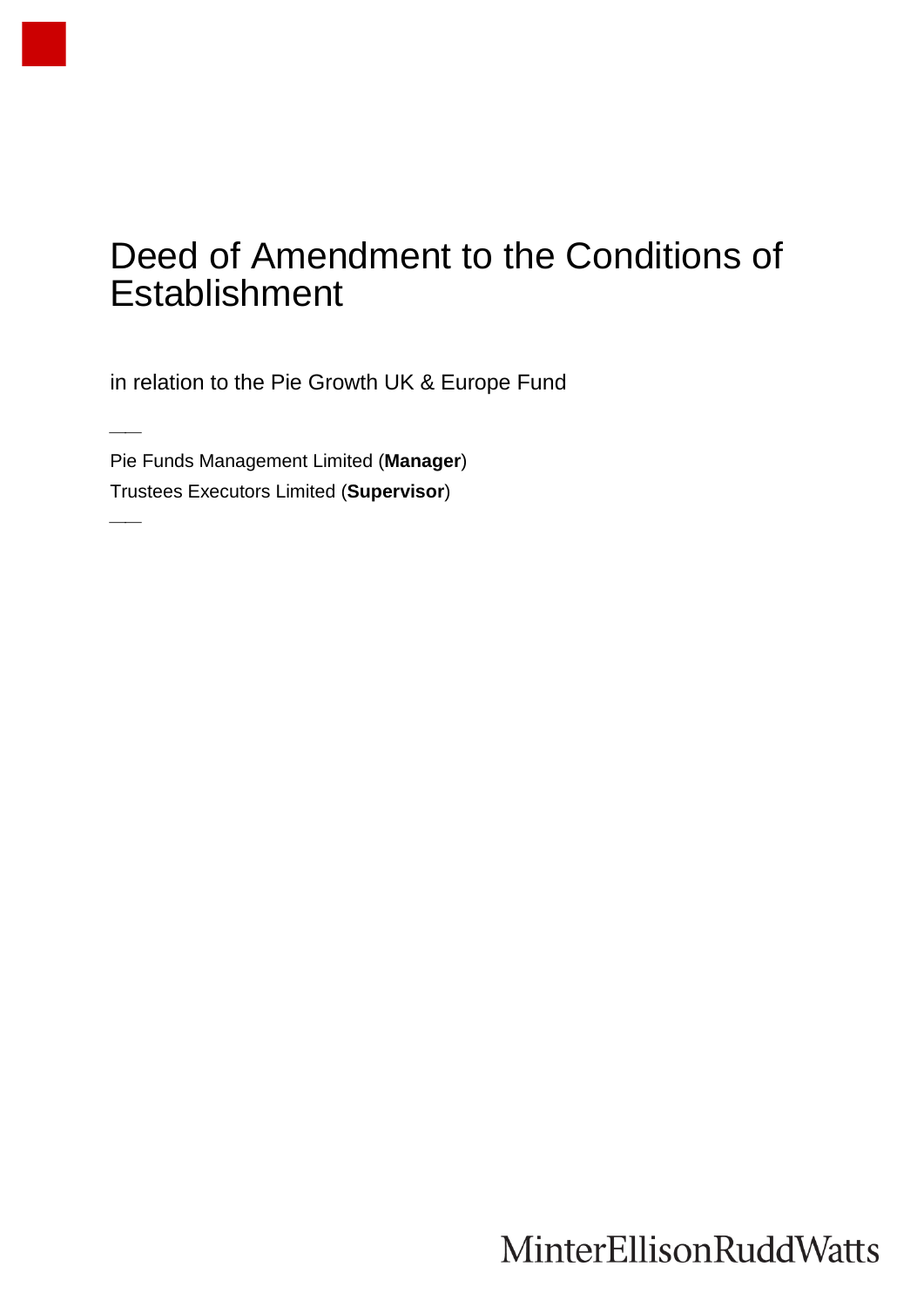### **Details**

#### **Date** 3 June 2022

### Parties

| Name            | <b>Pie Funds Management Limited</b>                                            |
|-----------------|--------------------------------------------------------------------------------|
| Company no.     | 1964756                                                                        |
| Short form name | <b>Manager</b>                                                                 |
| Notice details  | Level One, 1 Byron Avenue, Takapuna, Auckland 0622                             |
|                 |                                                                                |
| Name            | <b>Trustees Executors Limited</b>                                              |
| Company no.     | 142877                                                                         |
| Short form name | <b>Supervisor</b>                                                              |
| Notice details  | Suite 3, Spark Central, Boulcott Tower, 70 Boulcott Street,<br>Wellington 6011 |

### **Background**

- A The Pie Funds Management Scheme (**Scheme**) is governed by the Governing Document dated 20 July 2016 (**Governing Document**).
- B On 1 November 2016, the Supervisor and the Manager established the Pie Growth UK & Europe Fund (**Fund**) by way of Conditions of Establishment and Deed Amending the Governing Document, dated 19 October 2016 (**Fund Conditions of Establishment**).
- C Under clause 19 of the Governing Document, the Supervisor and the Manager may, subject to the provisions of the Financial Markets Conduct Act 2013 and in situations specified under clause 19 of the Governing Document, alter the provisions of the Governing Document or any Conditions of Establishment by means of a deed executed by the Supervisor and the Manager.
- D The Manager wishes to amend the Fund Conditions of Establishment to provide for a notice period for the repurchase or redemption of Units, in the manner set out in this Deed.
- E In the Supervisor's opinion the amendments to be made by this Deed are desirable for the more convenient, economical or advantageous working, management, or administration of the Fund and are not likely to become materially prejudicial to the interests of the Investors generally.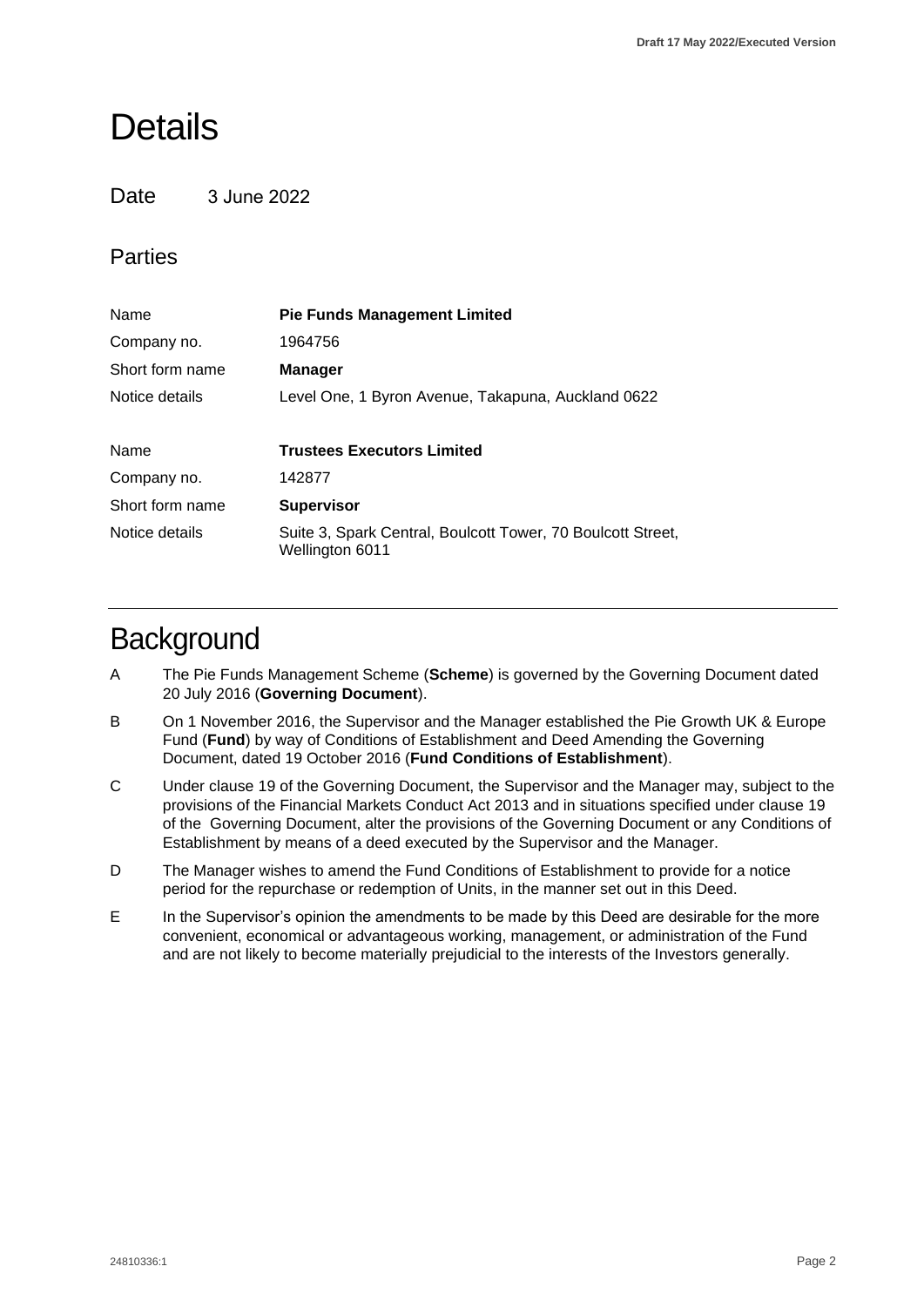# Agreed terms

#### 1. Interpretation

Words defined in the Governing Document have the same meanings where used in this Deed.

#### 2. Amendment

- 2.1 Effective on and from the date of this Deed, the Fund Conditions of Establishment are amended by:
	- (a) deleting clause 2.7 and replacing it with the following:

*"2.7 Notice period for repurchase or redemption of Units*

*10 Business Days' notice must be given to the Manager of a Repurchase Request, provided that the Manager may specify a longer period of notice of up to 20 Business Days if the Manager in good faith determines that unusual circumstances require a longer period of notice (for example, but without limitation, where there are large one-off or multiple Repurchase Requests, or during periods of extreme market volatility).";* 

- (b) deleting clauses 3 and 4; and
- (c) renumbering the subsequent clauses accordingly.
- 2.2 For the avoidance of doubt, effective on and from the date of this Deed, the amendments to the Governing Document in respect of the Fund under clause 3 of the Fund Conditions of Establishment will no longer apply in respect of the Fund.

#### 3. Counterparts

This deed may be executed in any number of counterparts (including scanned email copies). All executed counterparts, taken together, constitute one document.

#### 4. Governing law

This deed shall be governed by, and construed in accordance with the provisions of, the laws of New Zealand. The parties submit to the non-exclusive jurisdiction of New Zealand's courts.

#### 5. Delivery

For the purposes of section 9 of the Property Law Act 2007, and without limiting any other mode of delivery, this document will be delivered by each party (each a **Delivering Party**) immediately on the earlier of:

- (a) physical delivery of an original of this deed (or a counterpart of it), executed by the relevant Delivering Party, into the custody of the other party or the solicitors of the other party; and
- (b) transmission by the relevant Delivering Party or its solicitors (or any other person authorised in writing by the relevant Delivering Party) of a facsimile or scanned email copy